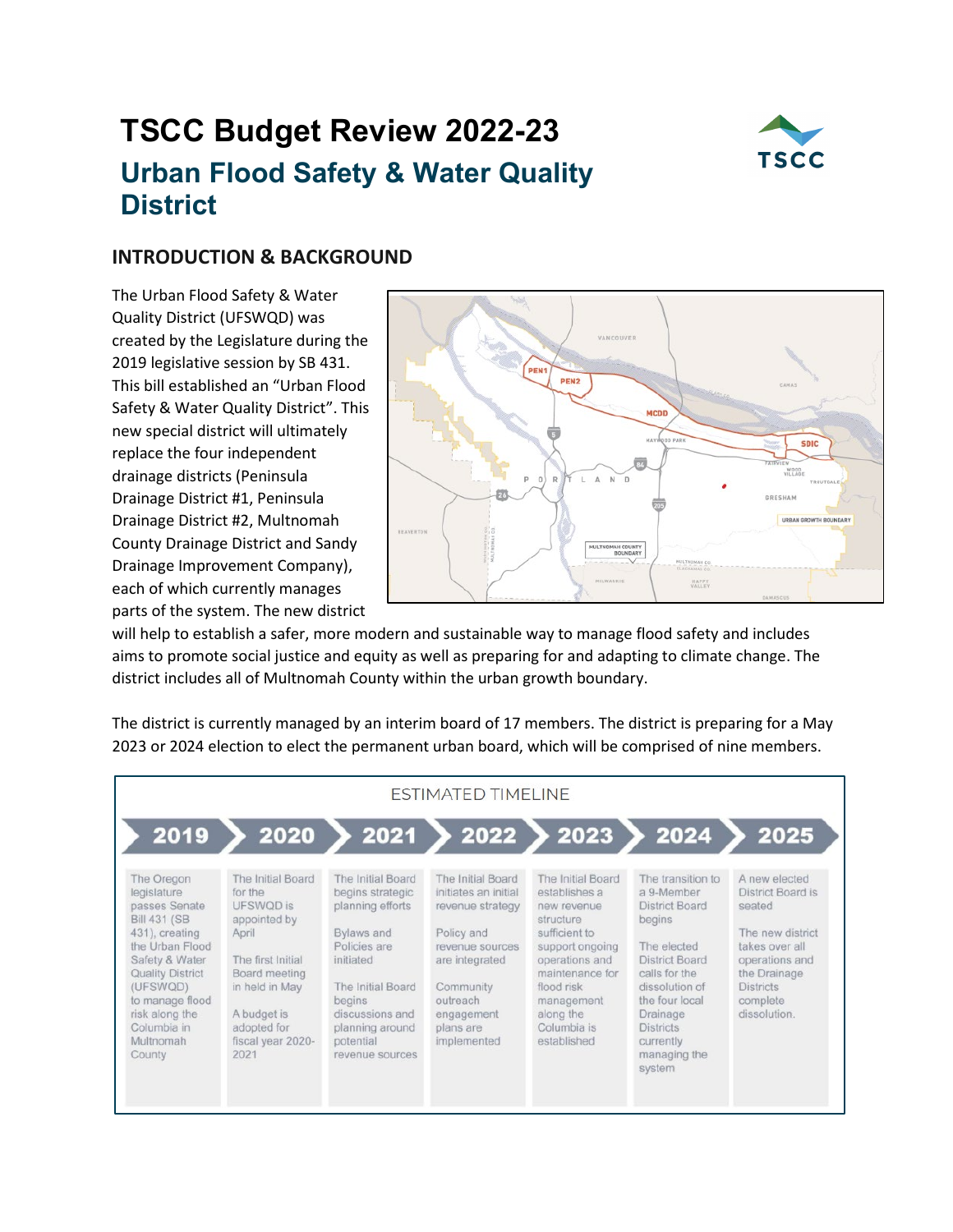The legislation that created UFSWQD did not include a specific funding structure for the district. Instead, it makes a set of financial tools available to the board of directors and requires the initial board to identify and establish a sustainable structure to fund ongoing operations and capital improvement needs. In FY 21-22, the district began working with EcoNW to assess potential new revenue models. The district anticipates finalizing and selecting a revenue option in fall 2023.

The district is developing a new chart of accounts that UFSWQD will use going forward. Staff hope to have financial policies developed in the near term as well.

#### **TSCC Jurisdiction**

One of the tools available to the district is the ability to issue general obligation bonds following taxpayer approval. This brings the district under the jurisdiction of the Tax Supervising and Conservation Commission per ORS 294.605(3). (The population of the area within the urban growth boundary of Multnomah County exceeds 200,000, which qualifies the district as a large district pursuant to ORS 294.625(1).)

## **STRATEGIC PLAN / PERFORMANCE OBJECTIVES**

UFSWQD will replace the existing four drainage districts by 2025. Ultimately, the district will be responsible for:

- Improving, operating, and maintaining the flood safety infrastructure along the Columbia River;
- Responding to associated flood emergencies;
- Contributing to improved water quality, fish and wildlife habitat, and landscape resilience in the managed floodplain;
- Promoting equity and social justice in all aspects of the district's operations;
- Preparing for and adapting to the impact of climate change in relation to the managed floodplain; and
- Providing the public with information regarding the infrastructure and the history of the managed floodplain.

## **WHAT'S AT RISK?**



For FY 2022-23, the UFSWQD's top priority is identifying the appropriate scope and cost of ongoing and new programs and adopting and implementing a new revenue structure to pay for them.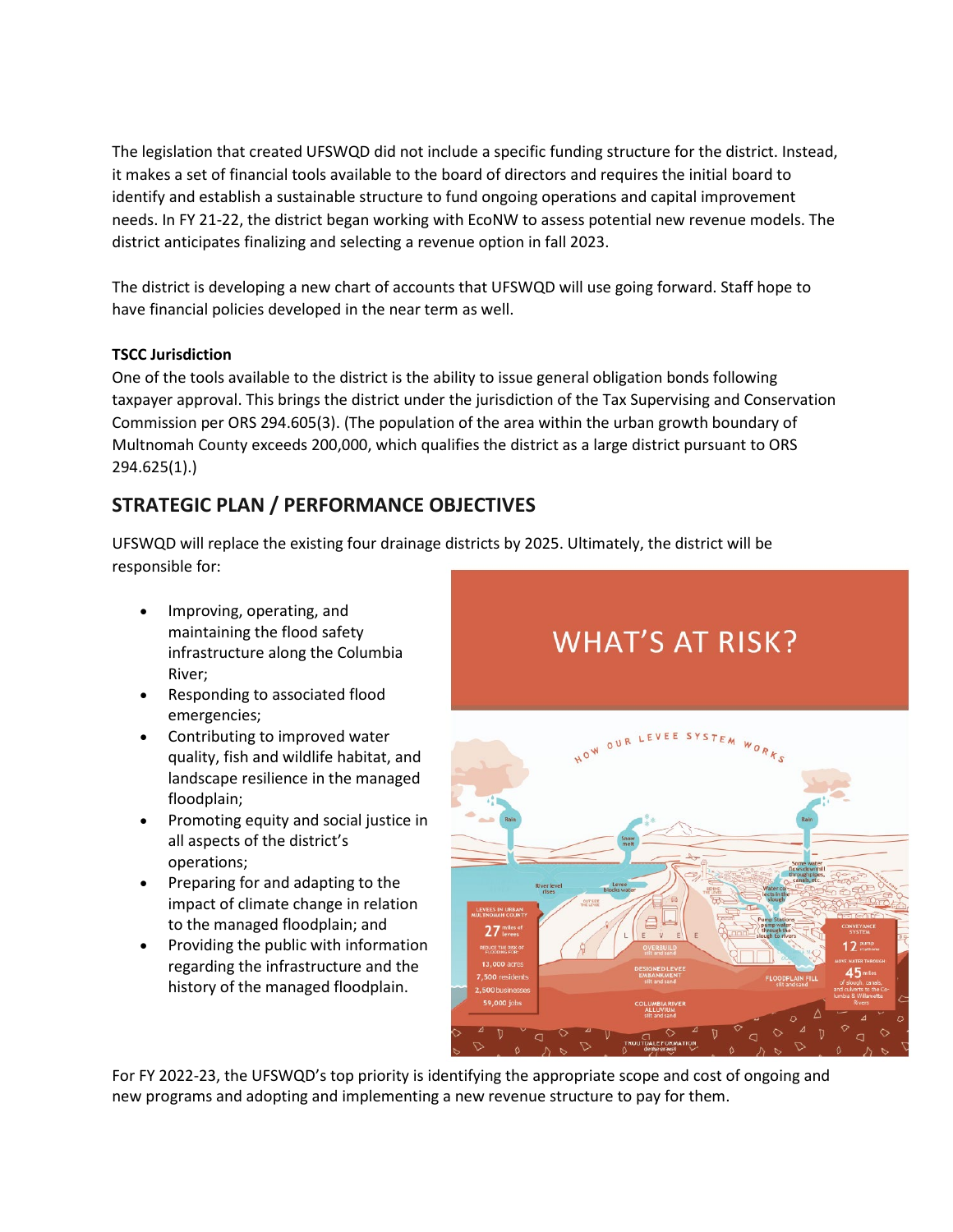### **BUDGET OVERVIEW**

The FY 2022-2023 budget is \$2 million and focuses on increased public outreach and communication efforts. The budget is a 50% increase from last year's budget, which reflects the anticipated increases in needed startup costs to meet the timeline to fully consolidate the existing districts into one. The budget also includes an increase for MCDD staff costs (budgeted as contracted services since all FTE currently reside in MCDD) to cover administrative work needed to support the transition to the new district. The budget is only one fund.

#### **RESOURCES**

Resources include carryover from the current year (beginning fund balance) and \$1.2 million in debt proceeds from a line of credit from the City of Portland. This \$1.2 million represents the second draw of \$1.2 million under the IGA with the City of Portland and is the maximum amount allowed per year up to a cumulative total loan of \$6 million. Repayment is deferred until a revenue source for the Urban Flood district is established. The beginning fund balance is carryover from debt proceeds in FY 21-22.

## Urban Flood Safety & Water Quality District FY 2022-23 **Proposed Budget**

| 2019-20        | 2020-21 |                                        | 2021-22                  | 2022-23       | Change                 |      |
|----------------|---------|----------------------------------------|--------------------------|---------------|------------------------|------|
|                |         |                                        | Amended*                 | Proposed      | <b>Over Prior Year</b> |      |
| Actual         | Actual  | <b>RESOURCES</b>                       | <b>Budget</b>            | <b>Budget</b> | Ś                      | %    |
|                |         | <b>Beginning Fund Balance</b>          | 136,076                  | 800,000       | 663,924                | 488% |
|                |         | <b>Intergovernmental Revenue</b>       |                          |               |                        |      |
|                | 31,768  | Multnomah County Drainage District     |                          |               |                        |      |
|                | 578     | Peninsula Drainage District #1         | $\overline{\phantom{a}}$ |               |                        |      |
| ٠              | 4,686   | Peninsula Drainage District #2         | ٠                        |               |                        |      |
|                | 2.968   | Sandy Drainage Improvement             | ٠                        |               |                        |      |
|                | 40,000  | <b>Total Intergovernmental Revenue</b> | ٠                        |               |                        |      |
|                |         | <b>Other Resources</b>                 |                          |               |                        |      |
|                |         | Debt Proceeds - Line of Credit         | 1,200,000                | 1,200,000     |                        |      |
|                | 122,832 | <b>Grant Revenue</b>                   |                          |               |                        |      |
|                | 122,832 | <b>Total Other Resources</b>           | 1,200,000                | 1,200,000     |                        |      |
| $\blacksquare$ | 162,832 | <b>TOTAL RESOURCES</b>                 | 1,336,076                | 2,000,000     | 663,924                |      |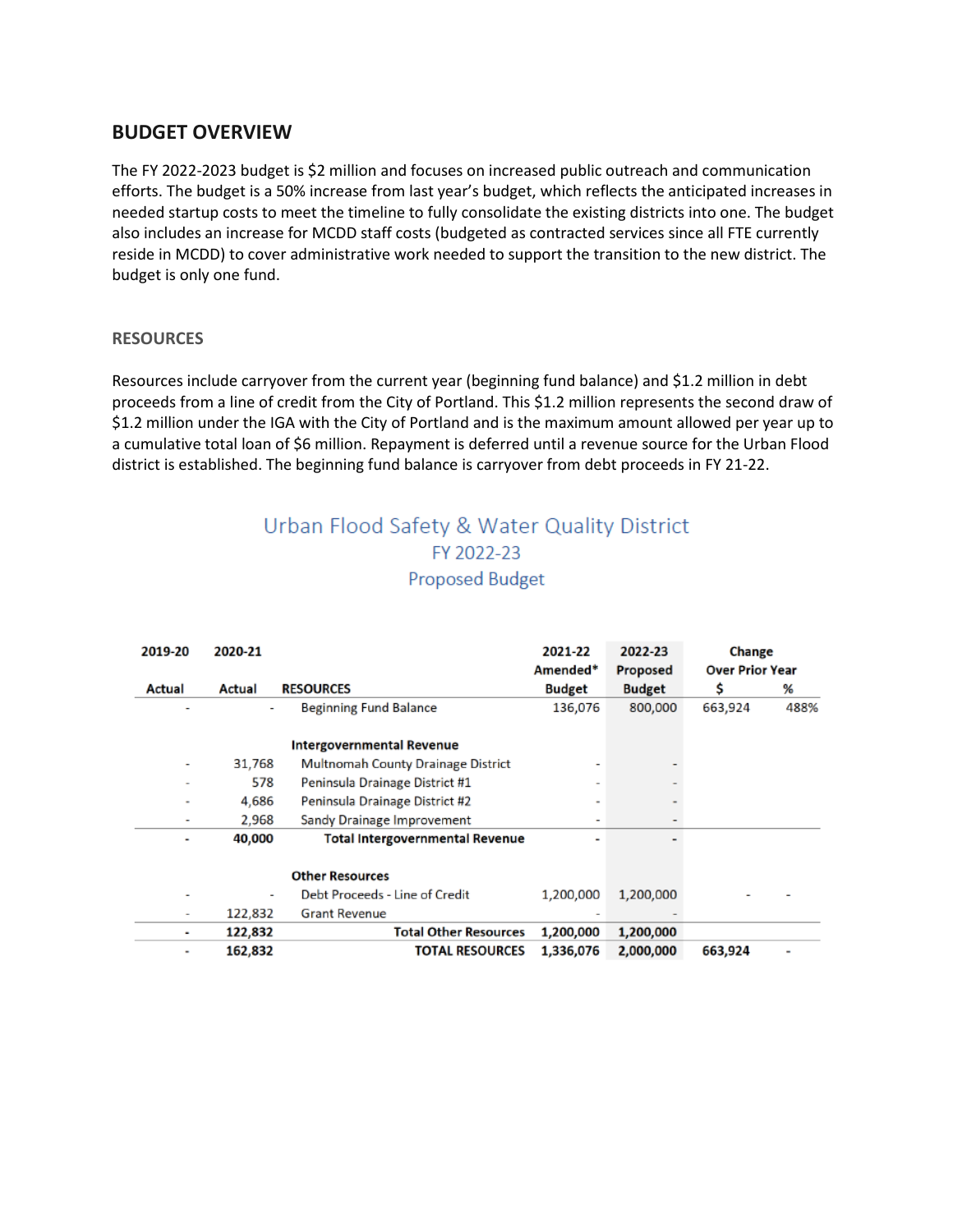#### **REQUIREMENTS**

Requirements are increased 50% over last year's costs, with the largest dollar increases in professional services to fund communications and community engagement.

The FY 23 budget also includes administrative costs related to election fees. The district was tentatively planning for five candidate elections and one GO bond measure for the May 2023 elections, although budget committee conversations indicated 2024 as the more likely target. In preparation for the potential election, as well as to raise awareness before the district implements new revenue sources that impact the community, some of the largest expenditures in the budget focus on efforts to engage community members and share the value of the work of the district.

## Urban Flood Safety & Water Quality District FY 2022-23 **Proposed Budget**

| 2019-20 | 2020-21                         |                                       | 2021-22        | 2022-23       | Change                 |        |
|---------|---------------------------------|---------------------------------------|----------------|---------------|------------------------|--------|
|         |                                 |                                       | Amended*       | Proposed      | <b>Over Prior Year</b> |        |
| Actual  | <b>Actual</b>                   | <b>REQUIREMENTS</b>                   | <b>Budget</b>  | <b>Budget</b> | \$                     | %      |
|         | <b>Materials &amp; Services</b> |                                       |                |               |                        |        |
|         |                                 | <b>Professional Services</b>          |                |               |                        |        |
|         | 135                             | <b>Audit Fees &amp; Consultation</b>  | 15,000         | 15,000        |                        | 0%     |
|         | ۰                               | Legal Services                        | 45,000         | 150,000       | 105,000                | 233%   |
|         | 25,000                          | <b>General Consulting</b>             | 200,000        | 225,000       | 25,000                 | 13%    |
| ٠       | $\blacksquare$                  | Diversity Equity & Inclusion          | 50,000         | 25,000        | (25,000)               | $-50%$ |
| ۰       | $\blacksquare$                  | <b>Government Relations</b>           | $\blacksquare$ | 15,000        | 15,000                 |        |
|         | ÷                               | Communications                        | 135,000        | 400,000       | 265,000                | 196%   |
| ۰       | ۰                               | <b>Community Engagement</b>           |                | 300,000       | 300,000                |        |
| ۰       | 25,135                          | <b>Total Professional Services</b>    | 445,000        | 1,130,000     | 685,000                | 154%   |
|         |                                 |                                       |                |               |                        |        |
|         |                                 | <b>Administrative Expenses</b>        |                |               |                        |        |
|         |                                 | Multnomah County Drainage District    | 680,274        | 450,000       | (230, 274)             | -34%   |
|         | ۰                               | <b>Election Fees</b>                  |                | 220,000       | 220,000                |        |
|         | 1,621                           | <b>General Liability Insurance</b>    | 5.000          | 2,500         | (2,500)                | $-50%$ |
| ٠       | 1,621                           | <b>Total Administrative Expenses</b>  | 685,274        | 672,500       | (12, 774)              | $-2%$  |
| ۰       | 26,756                          | <b>Total Materials &amp; Services</b> | 1,130,274      | 1,802,500     | 672,226                | 59%    |
|         |                                 |                                       |                |               |                        |        |
|         |                                 | Contingency                           | 205,802        | 197,500       | (8,302)                | -4%    |
| ۰       | 26,756                          | <b>TOTAL REQUIREMENTS</b>             | 1,336,076      | 2,000,000     | 663,924                | 50%    |
| ۰       | 136,076                         | <b>RESOURCES over REQUIREMENTS</b>    | ٠              |               |                        |        |

\*The only amendment made to the budget is an update to the actual Beginning Fund Balance.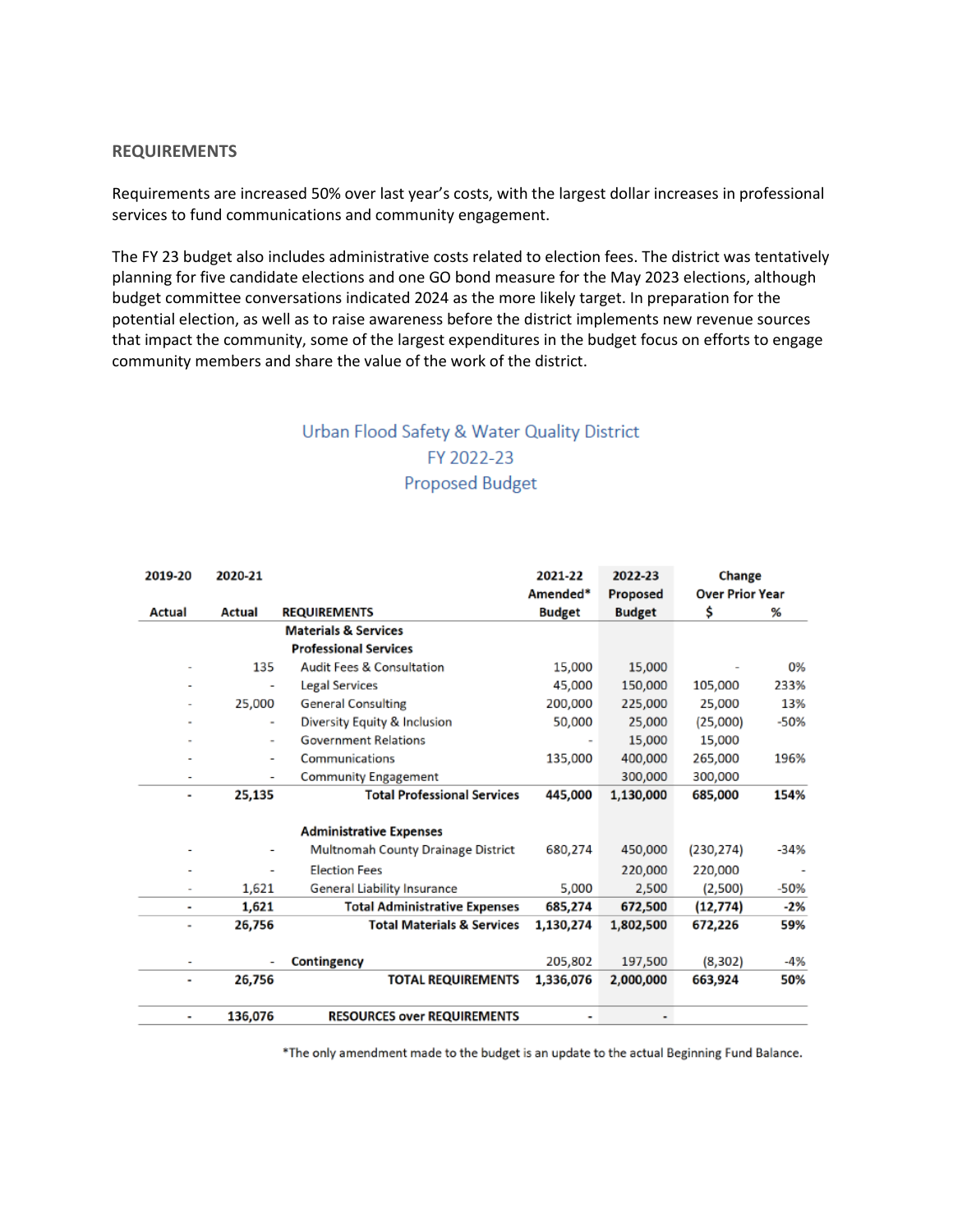The largest expenditures include:

#### **Communications for Public Awareness - \$400,000**

Proposed communication work includes:

- Creative services to develop a name, logo, website, and collateral for the UFSWQD to help build awareness and trust with the residents of urban Multnomah County inside and outside the managed flood plain;
- Quantitative and qualitative public engagement and opinion research to support the board's decision-making regarding revenues and a capital bond; and
- District-wide mailings and digital advertising to introduce residents to the UFSWQD, its purpose, and engagement opportunities.

The largest cost in this category is \$250,000 for up to three mailings to spread awareness of the district with the public.

#### **Board Support, Stakeholder & Community Engagement - \$300,000**

Contracted services for board decision-making support and facilitation, facilitating partnerships with key organizations, and for public engagement efforts to inform the board's decision-making about revenues, new mandates and a capital bond.

#### **Multnomah County Drainage District Staff Time - \$450,000**

Approximately \$450,000 in MCDD staff time reimbursement (per IGA).

#### **Election Fees - \$220,000**

Estimated fees for placing five board members and one measure on the ballot in May 2023. This provides the interim board the resources needed to call for the election of the permanent board and potentially refer a general obligation bond to the voters in FY 2022-23. If more time is needed, these expenses will be carried over to the following fiscal year (most likely scenario).

#### **Revenue Analysis & Development - \$150,000**

\$150,000 in contractual services to complete the modeling and analysis of potential revenue options and costs, to integrate stakeholder and community feedback into a draft plan, prepare a recommended revenue structure for board consideration, and complete subsequent refinements ahead of board adoption.

#### **Contingency and Other Expenditures - \$480,000**

The remaining \$480,000 is made up of contingency in the amount of \$197,500 and other expenditures (audit fees, legal costs, and other consulting fees). Expenditures are detailed on page 14 of the budget document.

#### **DEBT**

The district currently has a line of credit with the City of Portland (3% interest rate). The UFSWQD is obligated to begin a five-year repayment plan when the district is fully operational (expected to be FY 2025-26).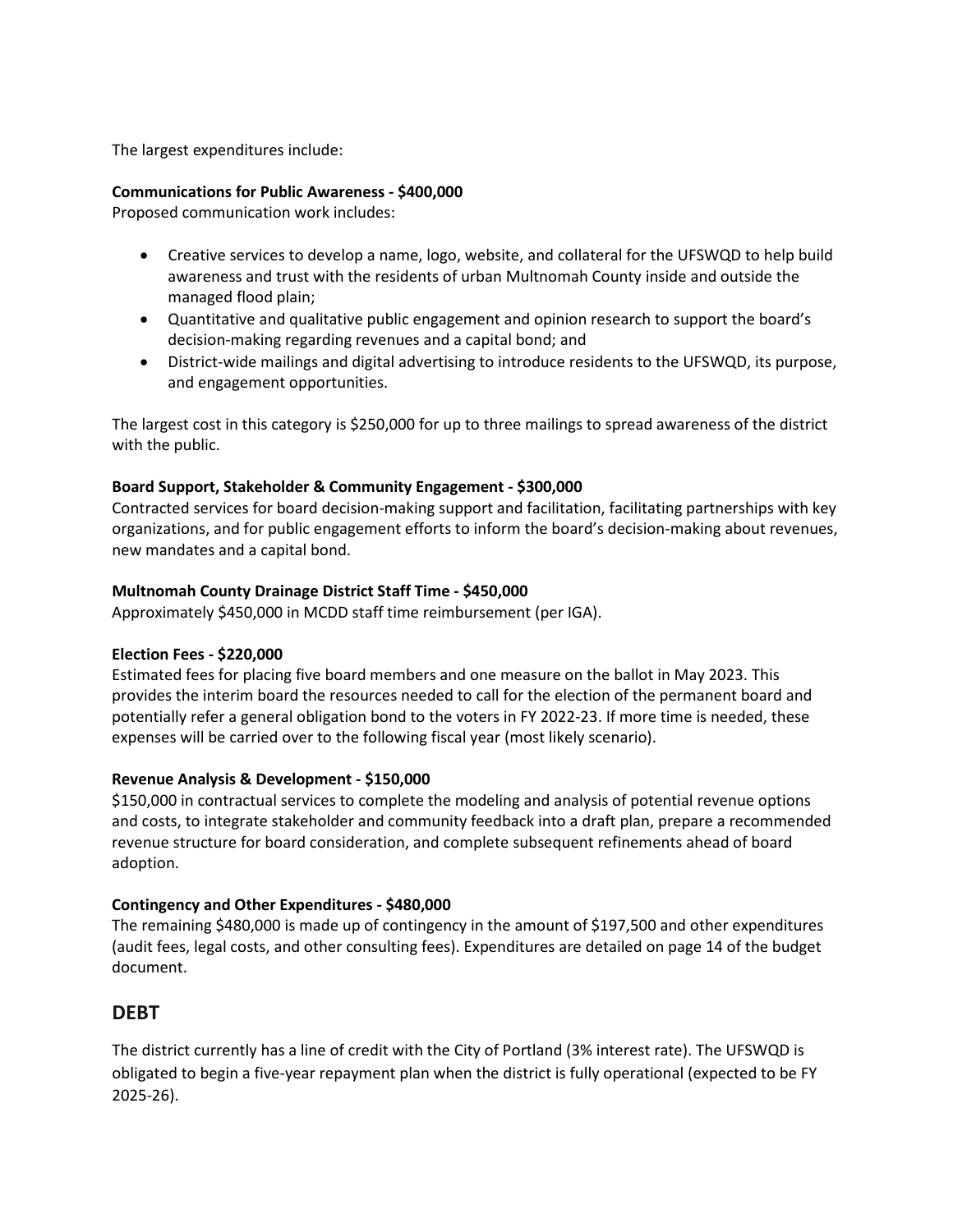Although the district does not currently have any GO bond debt, they may choose to refer a GO bond in May 2023 election or May 2024 election. The current drainage district infrastructure is over 80 years old and a significant modernization effort is needed to bring the system up to date with federal safety standards. The district tentatively plans using a GO bond to help with approximately \$100 million to \$175 million (number is still under development and information may change as they work with the new board, stakeholders, and the community to develop the package to send to voters).

## **BUDGET/STRATEGIC PLAN ALIGNMENT**

ORS 550 outlines the responsibilities of the district which are incorporated into the list described in the Strategic Plan/Performance Objectives section of this review. The budget reflects these priorities.

## **BUDGET HIGHLIGHTS**

- The FY 2022-2023 budget is \$2 million, a 50% increase from the year prior. The budget reflects an anticipated \$1.2 million in debt proceeds from a line of credit with the City of Portland to fund start up costs, in addition to carryover funds from FY 22.
- The \$2 million dollar budget includes administrative costs for five candidate elections (for the permanent board) and a potential GO bond election (to fund capital costs for levy improvements).
- In preparation for the potential election, as well as to raise awareness before the district implements new revenue sources, some of the largest expenditures in the budget focus on efforts to engage community members and share the value of the work of the district.

| <b>Yes</b> | No. | <b>Compliance Issue</b>                                                                 |  |  |  |
|------------|-----|-----------------------------------------------------------------------------------------|--|--|--|
| X          |     | Did the district meet publication requirements?                                         |  |  |  |
| X          |     | Do resources equal requirements in every fund?                                          |  |  |  |
|            | N/A | Does the G.O. Debt Service Fund show only principal and interest payments?              |  |  |  |
| X          |     | Do contingencies exist only in operating funds?                                         |  |  |  |
| X          |     | Did the Budget Committee approve the budget?                                            |  |  |  |
|            | N/A | Did the Budget Committee set the levy?                                                  |  |  |  |
|            | N/A | Does audit show that the district complied with budget law? - no audit required; annual |  |  |  |
|            |     | spending under \$500k for FY 20-21                                                      |  |  |  |

## **BUDGET PROCESS & COMPLIANCE**

#### **LOCAL BUDGET LAW COMPLIANCE**

The FY 2022-23 Budget is in substantial compliance with local budget law. TSCC staff judged that the district's budget estimates were reasonable for the purposes shown.

#### **CERTIFICATION LETTER RECOMMENDATIONS & OBJECTIONS**

TSCC staff did not find any deficiencies in the district's FY 2022-23 budget or budget process and will recommend the Certification Letter contain no recommendations or objections.